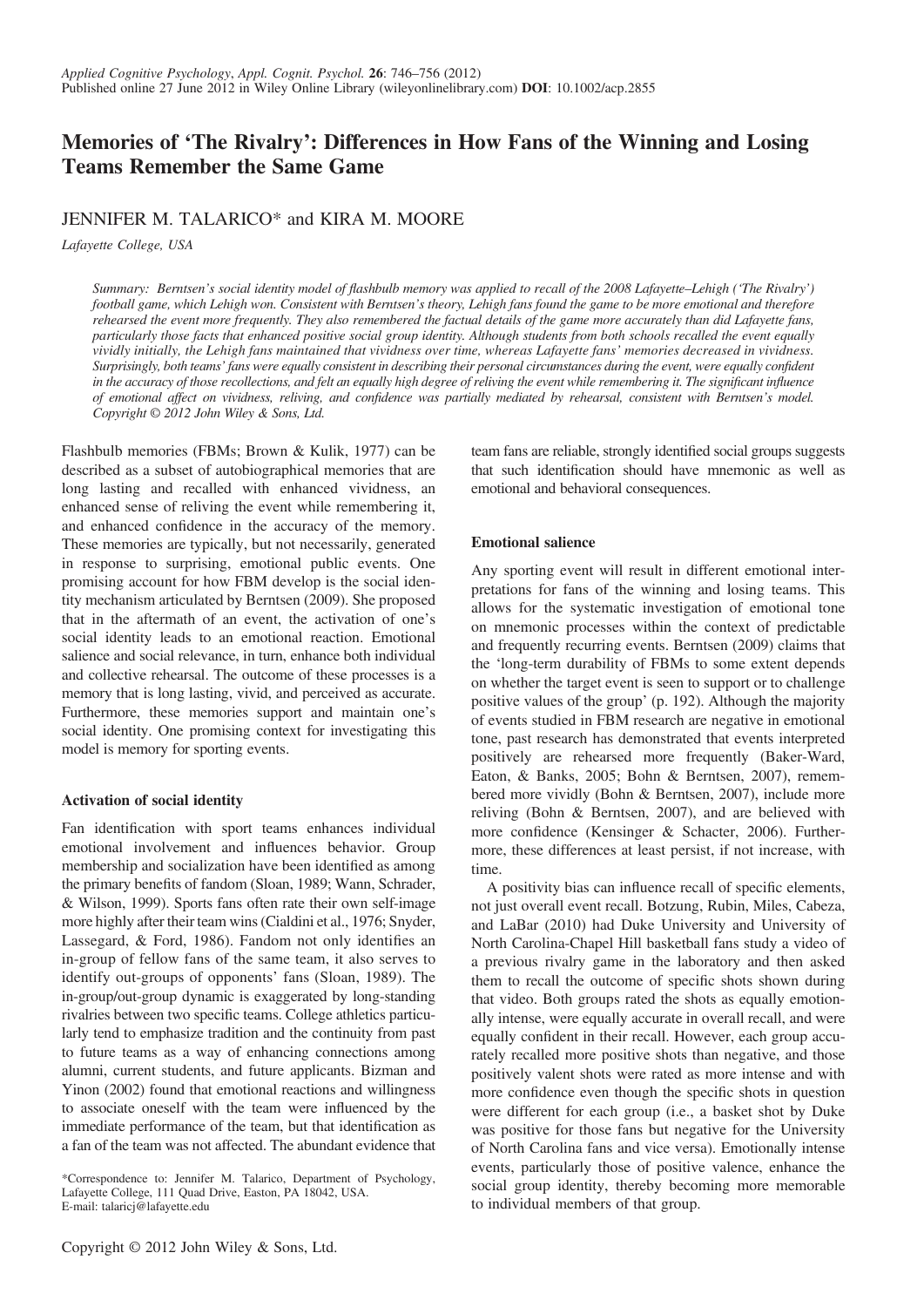If events undermine positive group identity, forgetting the event is not the only way to cope; reinterpreting the event in order to preserve positive group identity is also possible. For example, school newspaper stories differed so widely in the aftermath of a Dartmouth–Princeton football game that Hastorf and Cantril (1954) sought to systematically examine the influence of social identity on event interpretation. They showed that Dartmouth fans thought that each team had an equal number of infractions during the highly contested game (that Dartmouth won), but Princeton fans thought that Dartmouth had a much greater number of infractions during the same game. In other words, Princeton fans sought to explain the loss by attributing it to external forces, specifically the 'dirty play' of their opponents. In a more controlled laboratory study, De Fiore and Kramer (1982) showed a series of video clips of a basketball game to students of the schools that had participated in the game as well as students from a third, unaffiliated school. They found that students from each school that participated in the game attributed more fouls to the other team and fewer fouls to their own team. Students from the school whose team did not participate in the game most accurately estimated the number of fouls committed by either team. These results indicate that even in a highly controlled, evenly played game, fans are likely to interpret ambiguous stimuli in ways that are consistent with enhancing their own social group.

# Individual and collective rehearsal

When the self or social group is enhanced, there is a natural inclination to share that information. Increased rehearsal enhances autobiographical memory (Thompson, Skowronski, Larsen, & Betz, 1996), and FBM are no different (Talarico & Rubin, 2009). When directly compared, FBM are rehearsed more frequently than are everyday autobiographical memories, although rehearsal for both memories decreases over time (Talarico & Rubin, 2003, 2007). Walker, Skowronski, Gibbons, Vogl, and Ritchie (2009) found that social communication was the most frequent motivation for rehearsal of autobiographical memories. Social rehearsal also seemed to serve the emotion regulation needs of the individual sharing an autobiographical memory. They found rehearsal to be generally more frequent for positive events than for negative events and that socially rehearsed positive events retained emotional salience, whereas socially shared negative events lost emotional salience. This is consistent with individual goals of maintaining positive emotion and reducing negative emotion. These emotion regulation goals may be particularly salient when the event has greater social relevance, and therefore, the larger social group has a vested interest in maintaining or mitigating emotional value. Social sharing motives for rehearsal of sports fans are likely to be quite high immediately before and after each game and to diminish over time as new games become more relevant. Sloan (1989) observed that 'fans frequently "prepare" for the sport by ruminating over past games' (p. 178).

In addition to individual rehearsal, events that lead to FBM are subject to collective rehearsal via the media. Sporting events are highly anticipated events (although the outcome is still surprising), and therefore, media coverage is high both

before and after the event. Pre-event coverage signifies the importance of the to-be-encoded event, and post-event coverage focuses on the outcome of the game and its implications for the winners and losers. As media coverage of an event increases, memory for the factual details of the event, but not autobiographical memory of event, increases (Curci & Luminet, 2006; Er, 2003; Shapiro, 2006). Similarly, Hirst and Meksin (2009) found that the pattern of forgetting the factual details of an FBM-producing event tracks with decreasing media coverage of that event. Therefore, it seems as if media rehearsals are more important for factual event memory, whereas personal social rehearsal is more important for FBM of personal experience.

# Reinforcing social identity

There is circularity to FBM and social identity in that 'having a FBM testifies to "belongingness" and identification with the group' (Berntsen, 2009, p. 202). Previous research has shown that priming a particular social identity can be effective in producing autobiographical memories that are consistent with that identity (Trafimow, Triandis, & Goto, 1991). Those memories serve as evidence that one's social identification is valid. The particular events that one identifies as having led to a personal FBM will depend on an individuals' social identity. Neisser (1982) went so far as to claim that 'It is the very existence of the memory that matters, not its contents' (p. 48). However, this claim may be hyperbole in that the aforementioned data suggest that the contents, too, are biased in such a way to enhance social identity.

Berntsen's (2009) social identity mechanism for FBM posits that social identity predicts emotional salience. Events that maintain positive social group identity are more likely to be rehearsed and therefore to be recalled accurately and with increased vividness, reliving, and confidence in their accuracy. Events that challenge positive social group identity will diminish in accessibility or will be distorted such that a positive reinterpretation of the event is possible via a selective rehearsal mechanism. With a readily available collegiate population, we can take advantage of an intense inter-school rivalry to tap social identity as it influences recall of the same nominal event with differential emotional interpretations depending on the game's outcome.

# **METHOD**

We examined Lafayette College and Lehigh University students' memories for the 144th meeting of 'The Rivalry' football game (see Appendix for a brief game summary). The Rivalry is the most played and longest uninterrupted football rivalry in the country, and it has attracted sufficient national attention to be ranked as #12 of the top 25 greatest college football rivalries by two longtime Associated Press sportswriters (Rappoport & Wilner, 2007).

# **Participants**

An invitation to complete the online questionnaire was included in the daily announcement e-mails sent to the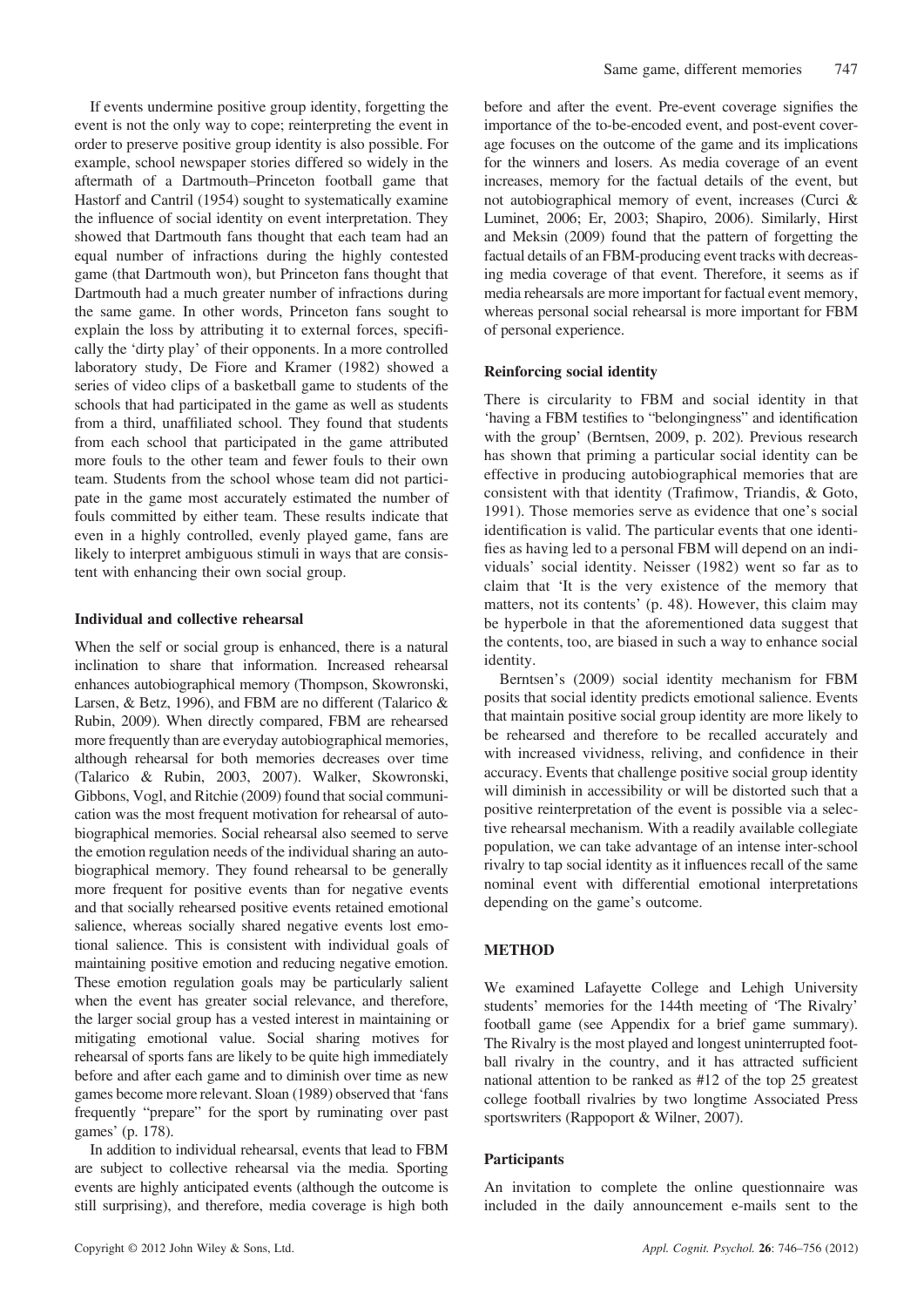undergraduate populations of both Lafayette and Lehigh.<sup>1</sup> The two schools draw from applicant pools of similar demographics, and students frequently apply to and are admitted to both schools.

The data to be discussed here are from participants who completed both the initial and follow-up questionnaires completely.<sup>2</sup> In addition, participants were excluded if they had not been in attendance at the stadium to watch the game (i.e., had watched it on television), if they were participants in the game-day events (e.g., players, cheerleaders, and band members), or if their score on the initial team identification measure (described later) was below 28 (the midpoint of the scale). The final sample included 81 Lafayette students (24 of whom were male) and 31 Lehigh students (17 of whom were male).

# **Procedures**

The initial questionnaire was available from 24 November (the Monday following the game) through 01 December (Monday). At the end of that instrument, participants were asked to provide their e-mail address if they would be willing to participate in the follow-up portion of the study. The retest measure was available from Tuesday, 03 February through Tuesday, 10 February, 10 weeks after the initial measure. Students who began either survey were entered into a drawing for a \$25 gift card to Amazon.com as a reward for their participation; one card was awarded to an individual at each school.

# **Materials**

The questionnaire included five separate sections assessing the following (in order of presentation): level of team identification, background football knowledge, knowledge of the history of The Rivalry, factual event memory of the 144th game, and autobiographical memory of that game. The team identification scale (Wann & Branscombe, 1993) assessed the importance of the game outcome to the participant through seven 8-point Likert-type rating items.

Background football knowledge was measured through eight multiple choice questions: How many points are awarded for a touchdown?, How many yards are necessary for a first down?, How many players are on the field for each team?, Identify which is not a defensive position., Identify which is not a way of scoring points., Identify which team is not in the Patriot League., and How many total football teams are in the Patriot League?. The eighth question, asking participant to identify the 'current' (2008) college football national champion, was eliminated from analysis, as the new 2009 champion was declared in the interim between the two questionnaires and the question became unclear at re-test. To measure participants' knowledge of The Rivalry in particular, two multiple choice questions were asked: In what year was the first Lehigh–Lafayette football game played? and What was the game record from 2004–2007?

Memory for the factual details of the game (event memory) was measured through seven multiple choice questions: Who were the starting quarterbacks for each team?, What were the halftime and final scores?, How many times did Lafayette have the lead?, Which team scored a safety?, and Which player had an interception and 94-yard touchdown return in the 4th quarter? In the spirit of Hastorf and Cantril (1954), bias was examined by asking participants, 'How was the officiating at the game?' Participants could select unbiased responses of good or bad all around or responses that indicated the officials were biased toward Lafayette or toward Lehigh.

Memory for one's personal experiences at the game (autobiographical memory) was measured through four free recall questions: Who were you with?, Where did you sit?, What were you wearing?, and What was the weather like? These were based on prototypical features of FBM with changes made to reflect a shift from hearing about a news event to witnessing a sporting event. On the basis of the coding scheme outlined by Neisser and Harsch (1992), consistency of free response answers was coded on a scale of zero to three with three corresponding to completely consistent (i.e., the same information with the same specificity was provided at both times), two to mostly consistent (i.e., a minor change in detail or less specificity at Time 2 than at Time 1), one to mostly inconsistent (i.e., a major change in detail or partial omission of information at Time 2), and zero to completely inconsistent (i.e., contradictory information was provided at Time 2 relative to Time 1). The four scores were then summed to give each participant a composite FBM consistency score with a 12 indicating complete overlap in all aspects of the memory report.

Finally, the abbreviated version of the Autobiographical Memory Questionnaire (Rubin, Schrauf, & Greenberg, 2003) administered by Talarico and Rubin (2003, 2007) was administered to determine how people remembered their personal experience of the game. Vividness was assessed with one question asking if participants could 'see, hear, or otherwise perceive' in their mind the event as they thought about it. Participants were asked to rate their reliving of the experience on the same scale (1—not at all to 7—as clearly as if it were happening now). Confidence in their memory was assessed by asking whether they 'believe the event in my memory really occurred in the way I remember it'  $(1 - 100\%$  imaginary to  $7 - 100\%$  real). Participants were asked to rate the current emotional affect (1—extremely negative to 7—extremely positive) and intensity of the memory (1—not at all to 7—extremely). To assess rehearsal, participants rated how often they 'thought about' and 'talked about' the event (1—not at all to 7—more than for any other memory), and responses to these two items were averaged. As a measure of collective rehearsal via the media, participants were asked if they read any coverage about the game (newspapers or online) or watched any highlights from the game (on TV or online) through simple 'Yes' or 'No' questions included in the previous section. Personal significance was assessed by asking participants if the

<sup>&</sup>lt;sup>1</sup> The invitation included the names of both authors and our affiliation with Lafayette College. We speculate that this may have enhanced participation rates at Lafayette (even though their team had lost) and reduced participation at Lehigh (even though their team had won).

<sup>&</sup>lt;sup>2</sup> To address selection bias concerns, an independent samples *t*-test was conducted on all initial measures between participants who did and those who did not complete the follow-up questionnaire. No significant differences were found.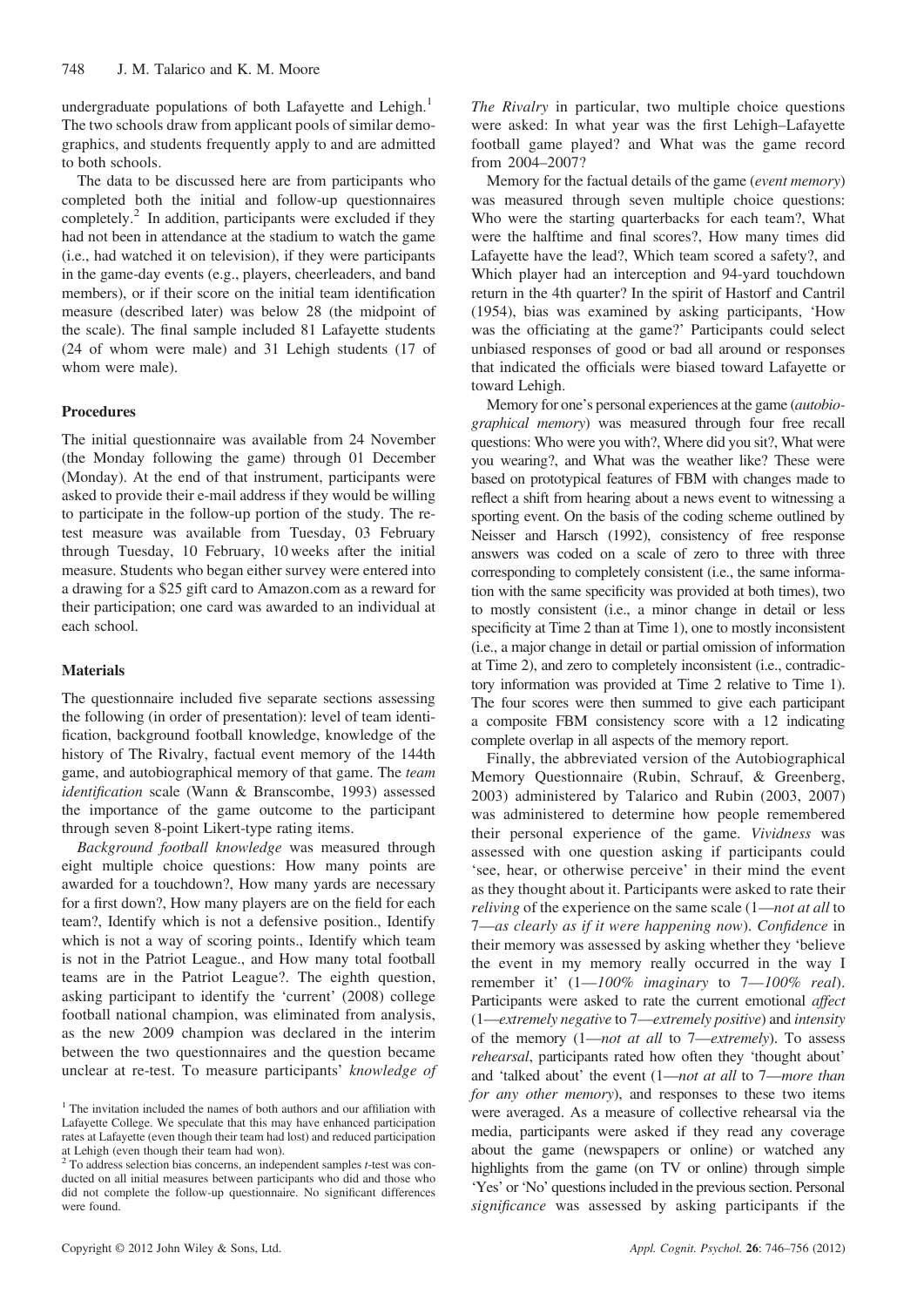memory 'is significant to my life' (1—*not at all* to 7—*more* than for any other memory).<sup>3</sup>

### **RESULTS**

# Preliminary analysis: Social identification and background knowledge

We classified each participant as either highly identified [team identification score of 35 or above (Wann & Branscombe, 1993)] or moderately identified (team identification score from 28 through 34) and found no difference in the percentage of fans from each school (Lafayette = 58, Lehigh  $= 22$ ) who would be classified as highly identified,  $\chi^2$  (N = 112) = .004, p > .94. We also conducted a 2 (school: Lafayette versus Lehigh) by 2 (time: initial versus 10-week delay) analysis of variance (ANOVA) on team identification scores and found no main effect of school,  $F(1, 110) < 1, p > .32$ . Interestingly, both schools' team identification ratings decreased equally with time, as demonstrated by a main effect of time,  $F(1, 110) = 19.16$ ,  $p < .01$  $(M = 40.11, SEM = .77$  and  $M = 38.07, SEM = .85$  for Time 1 and Time 2, respectively), and the lack of an interaction between group and time,  $F(1, 110) < 1$ ,  $p > .51$ . Previous research has shown that the progression of the season and the relationship between fan expectations and team performance can influence team identification (Wann, 1996). The second questionnaire was administered in February after the completion of the bowl games and prior to the start of spring practice, recruiting season, and other activities that mark the unofficial start of 'next season'; therefore, this might represent a low point for team identification.

Individual  $\chi^2$  values were calculated for each football-related multiple choice question at each time point comparing accuracy for students of each school. There were no significant differences in accuracy on any of the questions at either time point, largest  $\chi^2$  (N = 112) = 1.59, p > .21. Both groups were equally educated about college football and that knowledge was stable over time. Similarly, there were no differences in participants' knowledge of the date of the first Rivalry game either initially or after the delay,  $\chi^2$  $(N= 112) = .16$  and 1.20, respectively, both  $p > .27$ . Given that Lafayette had a 4–0 Rivalry record heading into this game, we thought Lafayette students might respond to this question more accurately. There was a trend in this direction initially,  $\chi^2$  $(N= 112) = 3.80, p = .05$ , but this apparent difference was gone by the 10-week follow-up,  $\chi^2$  (N = 112) = 1.82, p > .18. There was no difference between Lafayette  $(M = 2.27, SEM = .17)$ and Lehigh  $(M=2.74, SEM=.30)$  students' ratings of the personal significance of the game at the February followup,  $t(110) = 1.44$ ,  $p > 0.15$ . Lafayette and Lehigh students were not different in their levels of team identification, general football knowledge, knowledge of The Rivalry, or ratings of the personal significance of the game; therefore, these factors cannot account for other differences between the groups.

#### Emotional salience

Consistent with our expectation, we found that fans of the winning team, Lehigh students  $(M = 6.18, SEM = .17)$ , rated the game as significantly more positive than did fans of the losing team, the Lafayette students  $(M = 3.64, SEM = .10)$ ,  $F(1, 110) = 170.67, p < .01$ , partial  $\eta^2 = .61$ . Interestingly, the Lafayette students' rated the game near the midpoint of the emotional tone scale. This may reflect the generally festive nature of The Rivalry game and the particular ebband-flow of the 2008 game overcoming unpleasant feelings after the loss. The Lehigh students  $(M = 5.77, SEM = .17)$ also rated the game as more emotionally intense than did Lafayette students ( $M = 4.84$ ,  $SEM = .10$ ),  $F(1, 110) = 19.89$ ,  $p < .01$ , partial  $\eta^2 = .15$ . Here, too, we see that the lower rating was above the midpoint for emotional intensity, as would be expected for a game of this importance to these groups. Both emotional tone and intensity reactions to the game were stable: neither decreased with time  $[F(1, 110) = 3.69$  and 3.39 for affect and intensity, respectively, both  $p > .05$ , partial  $\eta^2 < .03$ ] nor were there interactions between school and time  $[F(1, 110)=.13$  and 1.75 for affect and intensity, respectively, both  $p > .18$ , partial  $\eta^2 < .02$ . Therefore, the event outcome successfully influenced emotion by social group, and mnemonic differences between the groups may be attributable to these differences in emotional interpretation.

#### Individual and collective rehearsal

As predicted, we found a main effect of school such that Lehigh students thought and talked  $(M=4.36, SEM=.17)$  about the event more than Lafayette students  $(M=3.78, SEM=.10)$ ,  $F(1, 110) = 8.69$ ,  $p < .01$ , although both groups rehearsed the event less frequently at Time 2 ( $M = 3.46$ ,  $SEM = .13$ ) than at Time 1 ( $M = 4.69$ ,  $SEM = .12$ ),  $F(1, 110) = 70.05$ ,  $p < .01$ . There was no interaction between school and time on individual rehearsal,  $F(1, 110) < 1, p > .89$ .

As for collective rehearsal via the media, we found that in the initial questionnaire, Lehigh students reported watching highlights of the game more frequently than did Lafayette students,  $\chi^2$  (N = 112) = 4.28, p < .04,  $\varphi$  = .20. There were no differences between the groups, however, on reported reading about the game,  $\chi^2$  (N = 112) = 1.64, p > .20,  $\varphi = 0.12$ . By the delayed test, there were no differences between the groups on either measure,  $\chi^2$  (N = 112) = .95 and .11 for watching and reading, respectively, both  $p > .33$ ,  $\varphi$  < .09. Consistent with ratings of individual rehearsal, one measure of collective rehearsal was increased for Lehigh fans initially but decreased for both groups over time.

#### Phenomenological and metacognitive characteristics

As FBMs are typically differentiated from ordinary autobiographical memories by their enhanced vividness, sense of reliving the experience while remembering, and confidence in the accuracy of one's memory, we expected Lehigh students to have higher ratings on these scales than Lafayette students and for those differences to increase with time. Consistent with this prediction, as shown in Figure 1 (bottom panel), there was an interaction between school and time

<sup>&</sup>lt;sup>3</sup> Because of experimenter error, this question was omitted from the initial questionnaire.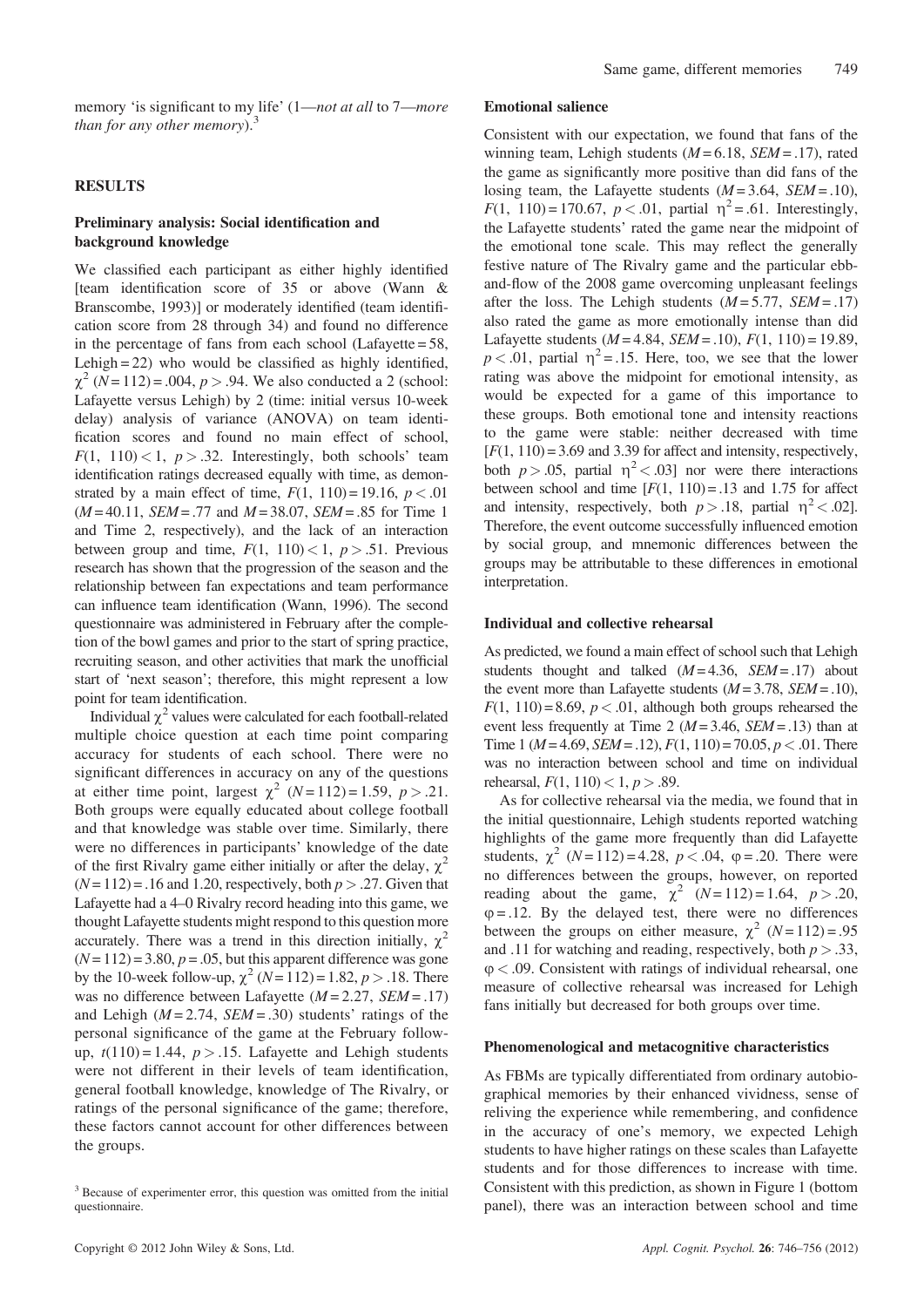for vividness,  $F(1, 110) = 5.32$ ,  $p < .03$ , partial  $\eta^2 = .05$ . Initially, both Lafayette and Lehigh students rated their memory for their personal circumstances during the game as equally vivid. However, the vividness of Lafayette students' memories faded over time, whereas this did not happen for the Lehigh students who felt that their memories where just as vivid 10 weeks later as they were the week after.

Unlike vividness, ratings of reliving (Figure 1, middle panel) did not differ between Lafayette and Lehigh students,  $F(1, 110) = 3.13, p > .08$ , partial  $\eta^2 = .03$ , nor was there an interaction between school and time,  $F(1, 110) = 2.00, p > .16$ , partial  $\eta^2$  = .02. The only significant effect was a decrease in reliving ratings with time,  $F(1, 110) = 17.89$ ,  $p < .01$ , partial  $\eta^2$  = .14. This is surprising given that reliving ratings typically track with vividness (Rubin et al., 2003).



Figure 1. Phenomenological memory characteristics for Lafayette and Lehigh students' memories of the 2008 Rivalry football game. Vividness and reliving were anchored from 1 (not at all) to 7 (more than any other memory), and confidence was rated from 1 (100% imaginary) to 7 (100% real). Error bars represent standard error of the mean

Contrary to our prediction but consistent with the findings for reliving, the only significance difference in confidence ratings was a main effect of time,  $F(1, 110) = 21.76$ ,  $p < .01$ , partial  $\eta^2$  = .17. Neither the main effect of school [F(1, 110) = .82,  $p > .36$ , partial  $\eta^2 = .01$ ] nor the interaction between school and time  $[F(1, 110) = .89, p > .34$ , partial  $p^2 = .01$  was significant (see top panel in Figure 1). Surprisingly, social group had no effect on how confident individuals were in their memories for their personal circumstances during the game.

### Autobiographical memory consistency

Both teams' fans were equally consistent in describing their personal circumstances during the game,  $t(110) = .63$ ,  $p > .52$ , Cohen's  $d = .12$ ; Lehigh students  $(M = 7.58, SEM = .35)$  were not more consistent in recalling the details of their personal experience than were Lafayette students  $(M = 7.36, SEM = .17)$ . The pattern was the same if each individual question was examined [largest  $t(110) = 1.12$ ,  $p > .26$ , Cohen's  $d < .21$ ]. The range in average consistency scores across all four questions was from  $M = 1.45$ ,  $SEM = .07$  for what participants were wearing to  $M = 2.25$ ,  $SEM = .08$  for who participants were with. This implies that responses to most questions for most individuals had some inconsistencies but not major contradictions. Interestingly, consistency of the memory reports did not track with participants' confidence in the accuracy of their memories for their personal circumstances either initially  $[r(110) = -.02]$ ,  $p > .79$ ] or after the delay  $[r(110) = .08, p > .38]$ . This is consistent with previous findings that confidence and consistency of FBM are dissociable (Talarico & Rubin, 2003).

## Event memory accuracy

As shown in Figure 2, there were significant differences in how accurately each group remembered the game, both initially and after the delay. The only time where Lafayette students outperformed Lehigh students was in answering the question about Lafayette's starting quarterback initially,  $\chi^2$  (N = 112) = 4.71,  $p < .05$ ,  $\varphi = .21$ . After 10 weeks, both groups scored equally well on that question,  $\chi^2$  $(N = 112) = .22$ ,  $p > .63$ ,  $\varphi = .04$ . For all other questions at each time point, either Lehigh students outscored Lafayette students or they responded equally accurately.

One example of the selective omission of facts counter to positive social group identity is that, initially, 77% of Lehigh fans knew Lafayette had scored a safety, but this negative fact was retained by only about 10 of those 24 (42%) participants 10 weeks later. Although safeties are rare, this was a relatively trivial event in the game given the eventual outcome. Of those who initially responded correctly, the majority (54%) changed their response to saying that Lehigh had scored the safety and only one participant later said that neither team had scored a safety. The fact that more participants incorrectly selected Lehigh as having scored those two points instead of selecting the more typical response (i.e., that neither team did so) is further evidence that a positivity bias can alter memories of specific facts. In comparison, 68% of Lafayette students initially remembered that their team had scored a safety and 37 of those 55 (67%) participants retained that fact at Time 2. It is common for a team to earn 15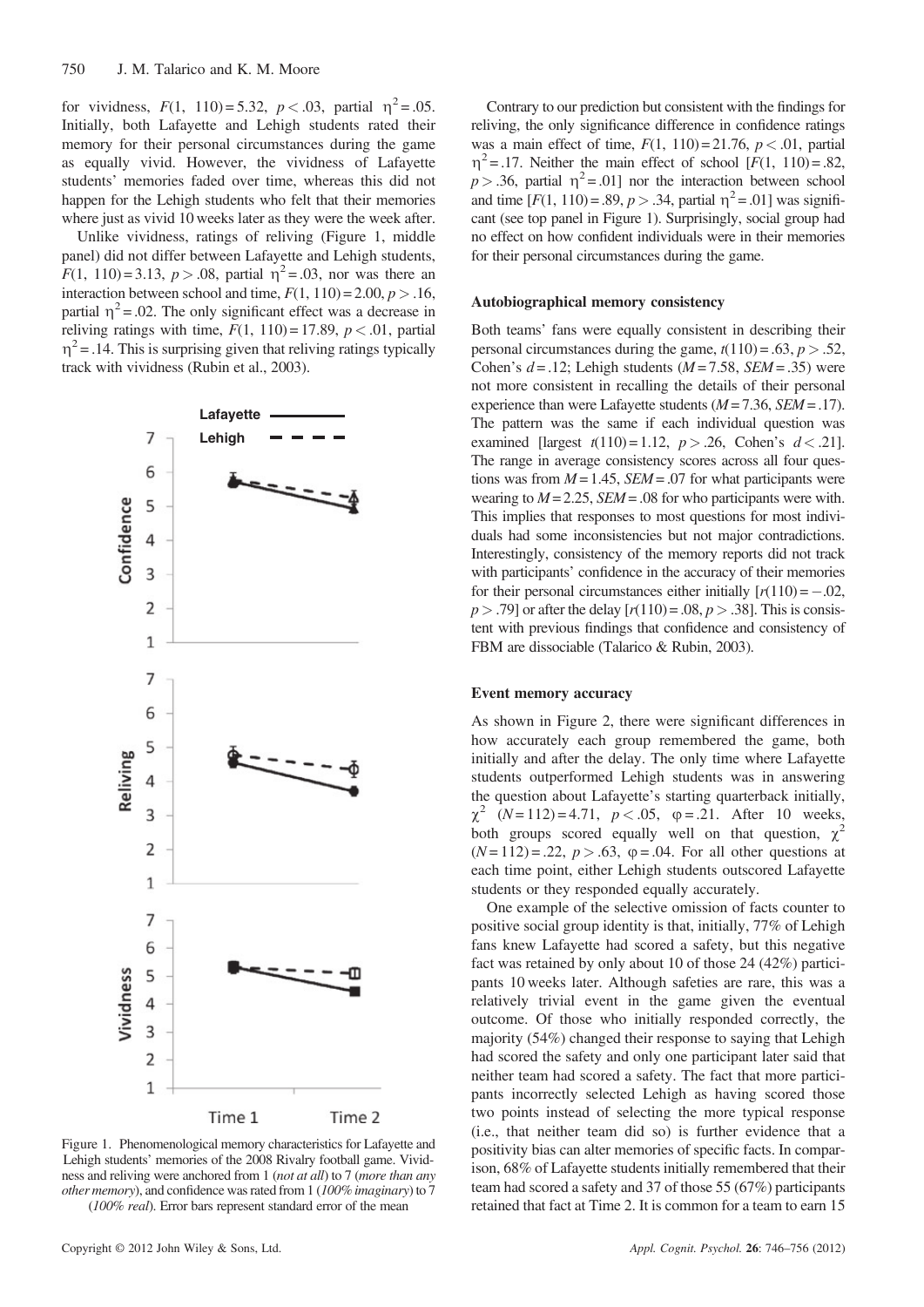

Figure 2. Accurate responses given for each question about the 2008 Rivalry game from Lafayette and Lehigh students. The top panel shows initial responses and the bottom panel shows responses at the 10-week delay. Each item was a four alternative forced choice question; therefore, chance performance is indicated by the line at 25%.  $p < 0.10$ ,  $p < 0.05$ 

points without a safety; therefore, responses to this question had to be based on episodic memory for the game (and could not have been based on inferential reasoning from the score or general familiarity with the teams and their players). Therefore, the enhanced memory for this particular fact by Lafayette students similarly demonstrates the positivity bias but in terms of increased accuracy rather than distortion.

Another example of this accuracy enhancement is that, after the delay, Lehigh students were significantly more accurate in recognizing the name of the player who caught the interception that was run back for a touchdown,  $\chi^2$  (N = 112) = 7.45, p < .01,  $\varphi = 0.26$ . [There was no difference between the two groups on this question initially,  $\chi^2$  (N = 112) = 1.23, p > .26,  $\varphi$  = .11.]

Notably, 100% of Lehigh students knew the correct final score of the game at the initial test; this was not true of Lafayette students. However, the ceiling effect for Lehigh resulted in a non-significant difference between the two groups initially,  $\chi^2$  (N = 112) = 3.75, p > .05,  $\varphi$  = .18. At the February follow-up, the Lehigh accuracy advantage was significant,  $\chi^2$  (N = 112) = 6.06, p < .02,  $\varphi$  = .23.

We also asked participants to rate the officiating at the game for comparison with previous accounts of bias in this area. Media accounts of the game did not mention the officiating, presumably because good officiating goes unnoticed. The vast majority of participants from both schools agreed, rating the officiating as 'good on both sides of the ball' both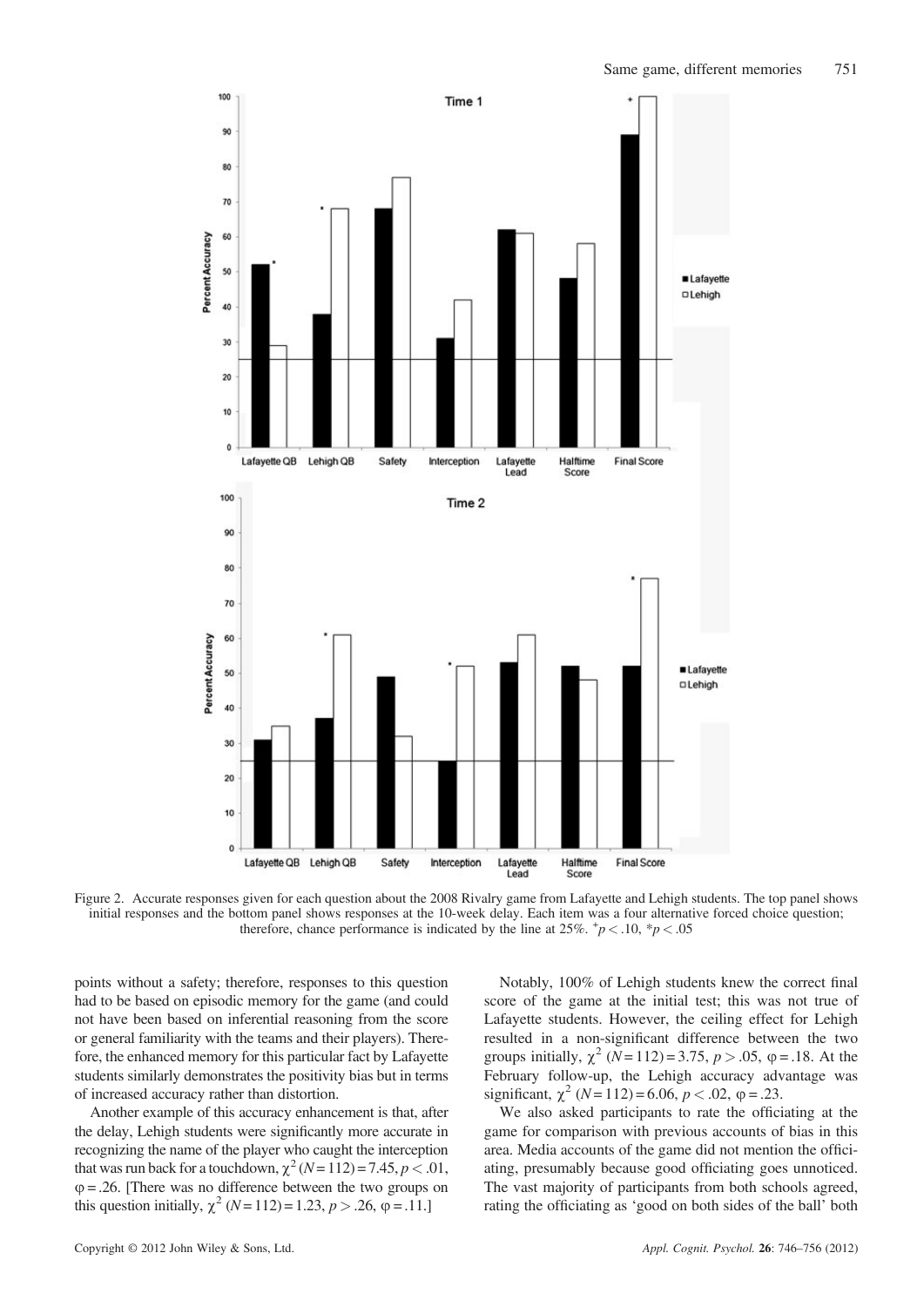initially  $(n = 82, 55$  of whom were Lafayette students) and at the delay  $(n = 76, 51$  of whom were Lafayette students). With such a small number of participants left to potentially indicate bias, inferential tests are unreliable; we report the raw values as they may be of interest to future investigators. Only one fan  $(3\%)$  of the winning team said that the officiating was 'bad all around' at either time, whereas a number of Lafayette students endorsed that choice initially or after the delay  $[n=6 (7\%)$  and 8 (10%), respectively]. This might indicate that Lafayette students were attempting to use the officiating as an external attribution for the game outcome. Both initially and after the delay, more Lafayette students  $[n = 16 (20\%)$  at both times] than Lehigh students  $[n=1 (3\%)$  and 2 (6%), respectively] indicated that the officiating was biased toward Lehigh. Similarly, at both times, proportionally more Lehigh students  $[n=2 \ (6\%)$  and 3 (10%), respectively] than Lafayette students  $[n=4 \ (5\%)$  and 6 (7%), respectively] said the officiating was biased toward Lafayette. Therefore, there is some preliminary evidence that fans of the losing team were more likely to reinterpret ambiguous information so that it reflected positively on their team and to seek external attributions for their team's performance.

# Relationship between autobiographical and event memory

We examined the relationship between autobiographical memory consistency and accuracy on each factual question at each time point through a series of 2 (school: Lafayette versus Lehigh)  $\times$  2 (factual accuracy: accurate versus inaccurate) ANOVAs. Given a conservation alpha of .01 (due to the number of comparisons), only memory of the final score at Time 2 seemed to be related to autobiographical memory consistency. There was a significant interaction  $[F(1, 108) = 11.13, p < .01]$  such that Lafayette students who accurately recognized the final score  $(M = 7.19, SD = 1.61)$ were no more consistent in recall of their personal circumstances than were those who did not correctly recognize the final score  $(M=7.54, SD=1.47), t(79)=1.01, p>0.31.$ However, Lehigh students who accurately recognized the final score ( $M = 8.08$ ,  $SD = 1.67$ ) were significantly more consistent in recall of their personal circumstances than were those who failed to recognize the correct final score  $(M = 5.86$ ,  $SD = 1.95$ ,  $t(29) = 3.00$ ,  $p < .01$ . This pattern is consistent with our claim that facts (or events) which reflect positively on social group identity will enhance autobiographical memory consistency.

# Relationships among emotional salience, rehearsal, and memory

Lastly, we used path analysis (MacKinnon & Fairchild, 2009) to examine whether the influence of team identification on FBM phenomenology and event memory accuracy was mediated by rehearsal as would be predicted by Berntsen's (2009) model. We did not use team identification ratings because of range restriction concerns. However, others have demonstrated that team identification influences recollection of past team performance (Wann & Dolan, 1994). Instead, in each case, our predictor variable was emotional affect as rated at the initial test only, and our mediator variable was individual

rehearsal as rated at the initial test only. Our outcome variables were assessed at the delayed interval only. See Figure 3 for each path diagram.

For event memory accuracy, we first computed a percent accuracy score for all of the game knowledge questions for each participant. We then found that the total effect of emotional affect significantly predicted accurate recall after the 10-week delay ( $R^2 = .06$ ,  $p < .03$ ). Although the direct effect of emotional affect on event memory was diminished with the inclusion of the indirect path through rehearsal, the difference between the two paths was not statistically significant, Sobel's test = 1.56,  $p = .12$ . Although seemingly inconsistent with previous findings (Breslin & Safer, 2011; Curci & Luminet, 2006; Er, 2003; Hirst & Meksin, 2009; Shapiro, 2006), most work in this area has demonstrated the influence of collective rehearsal but not individual rehearsal specifically. Although collective rehearsal is presumed to encourage individual rehearsal, these results suggest that the specific influence of each should be examined more fully.

Consistency of autobiographical memory reports was not influenced by emotional affect ( $R^2 = .02$ ,  $p > .29$ ). However, the metacognitive and phenomenological characteristics showed a much different pattern than did the objective memory measures. Consistent with Berntsen's model, vividness ( $R^2 = .11$ ,  $p < .01$ ) and reliving ( $R^2 = .14$ ,  $p < .01$ ) were significantly predicted by emotional affect, and this relationship was partially mediated by rehearsal, Sobel's test  $= 2.05$ and 2.27, respectively, both  $p < .05$ . The effects of emotional affect on confidence in the accuracy of one's memory  $(R^2 = .07, p < .02)$  were somewhat different. However, rehearsal did not significantly mediate the effect according to Sobel's test = 1.87,  $p < .07$ . Importantly, there were strong and reliable relationships between emotional affect and rehearsal ( $r = 0.22$ ,  $p < 0.01$ ) and between rehearsal and each of these phenomenological measures (smallest  $r = .22$ ,  $p < .02$ ), which is exactly as predicted by the social identity mechanism of FBM.

#### **DISCUSSION**

Consistent with Berntsen's (2009) model of FBM, a positive outcome consistent with one's social identity lead to increased rehearsal that, in turn, enhanced autobiographical memory phenomenology. Lehigh students (i.e., fans of the winning team) rated the game as more emotionally intense and more emotionally positive. Furthermore, those questions were the only variables not to decrease with time for either group, demonstrating that the emotional interpretation of the event was stable. Lehigh students also thought more about, talked more about, and initially watched more highlights of the game than did Lafayette students, although rehearsal for both groups decreased over time. This is consistent with social conventions that encourage rehearsal of positive events, especially those that enhance group identity. Furthermore, rehearsal partially mediated the relationship between emotional affect and phenomenological and metacognitive processes. Therefore, differences between the groups may be attributed to emotional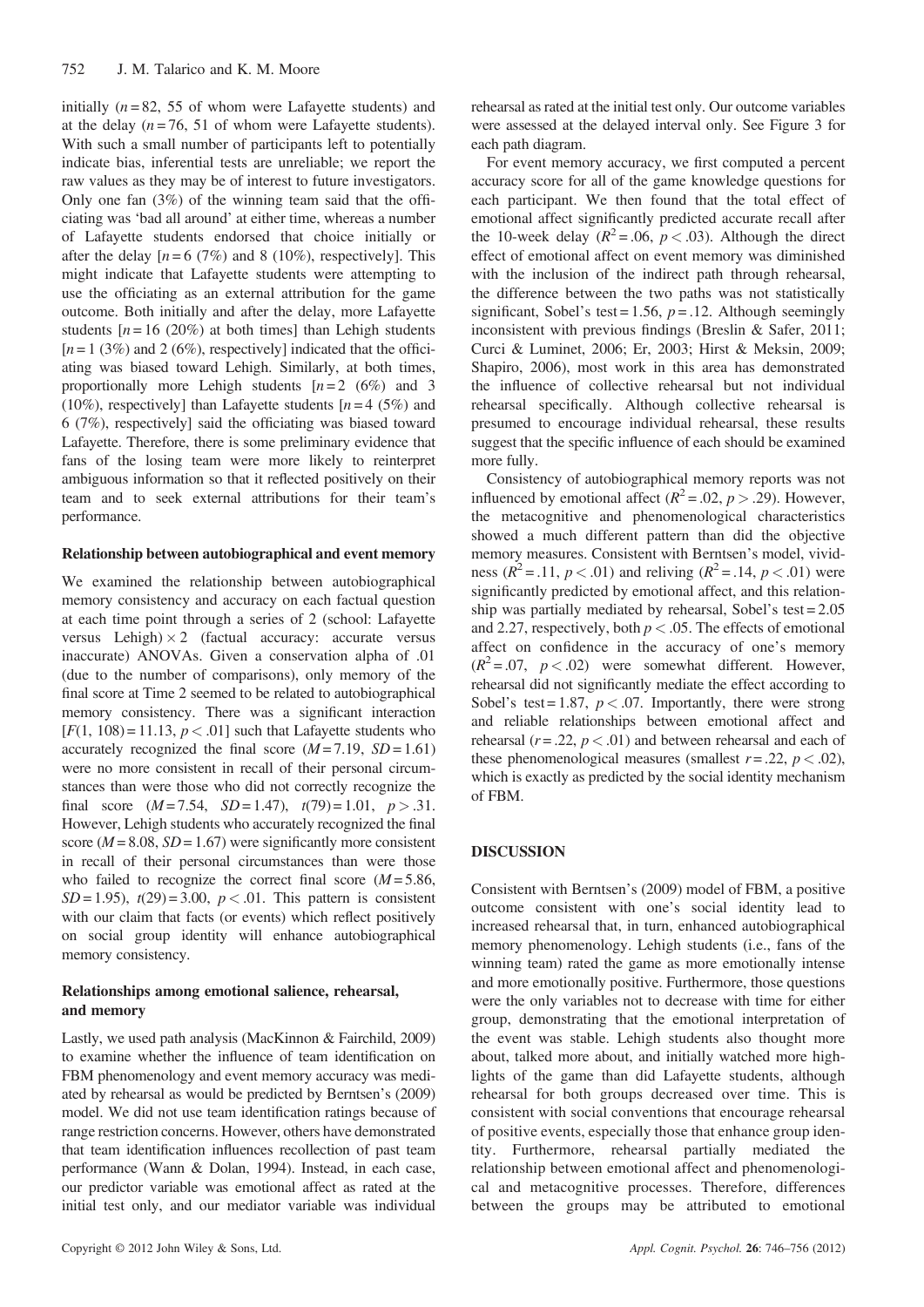

Figure 3. Path diagrams for the influence of emotional affect (T1 only) on event memory accuracy (T2 only) and autobiographical memory phenomenology (T2 only) as mediated by individual rehearsal (T1 only).  $p < 10$ ,  $p < 0.05$ ,  $* p < 0.01$ 

differences in the interpretation of the event and subsequent differences in rehearsal based on social identity.

Also consistent with our predictions, Lehigh students had enhanced metacognitive and autobiographical memory phenomenology relative to the Lafayette students. For vividness, this effect increased over time with Lafayette students' vividness ratings decreasing, whereas Lehigh students' remained high and stable. This is a similar pattern to Duke students' memories for the 11 September terrorist attacks when compared with everyday memories (Talarico & Rubin, 2003, 2007) and with claims that vividness is a hallmark of FBM (Rubin & Kozin, 1984). We had also predicted that Lehigh students would demonstrate increased reliving and confidence in the accuracy of their memories. However, this was not the case. For both reliving and confidence, both groups were not different from one another and both groups' ratings decreased equally over time.

For autobiographical memory consistency, both groups remembered the personal details of the event with some inconsistencies but without major contradictions. The relative specificity of the questions asked and the restricted range of possible responses may have artificially inflated consistency rates for both groups and reduced our ability to detect differences if they were present. Future investigators should either broaden the questions asked when examining consistency or, if possible, obtain objective accuracy measures for specific personal details (e.g., from available documentary sources or by confirming participants' reports with other people).

In contrast, there were reliable differences in how each group remembered the factual details of the game. Although past research has shown that positive events are not necessarily remembered more accurately than are events that are interpreted negatively (Baker-Ward et al., 2005; Bohn & Berntsen, 2007; Kensinger & Schacter, 2006), we found Lehigh students outperformed Lafayette students in event memory. Many specific questions portrayed Lehigh in a more positive light than Lafayette, thereby allowing social identify to enhance accuracy for that group. Support for this explanation comes from Breslin and Safer's (2011) study of fan memories for two recent American League championship baseball games played by the Yankees versus the Red Sox where they, too, found that fans remembered the game their team won more accurately than the game that their team lost. Previous FBM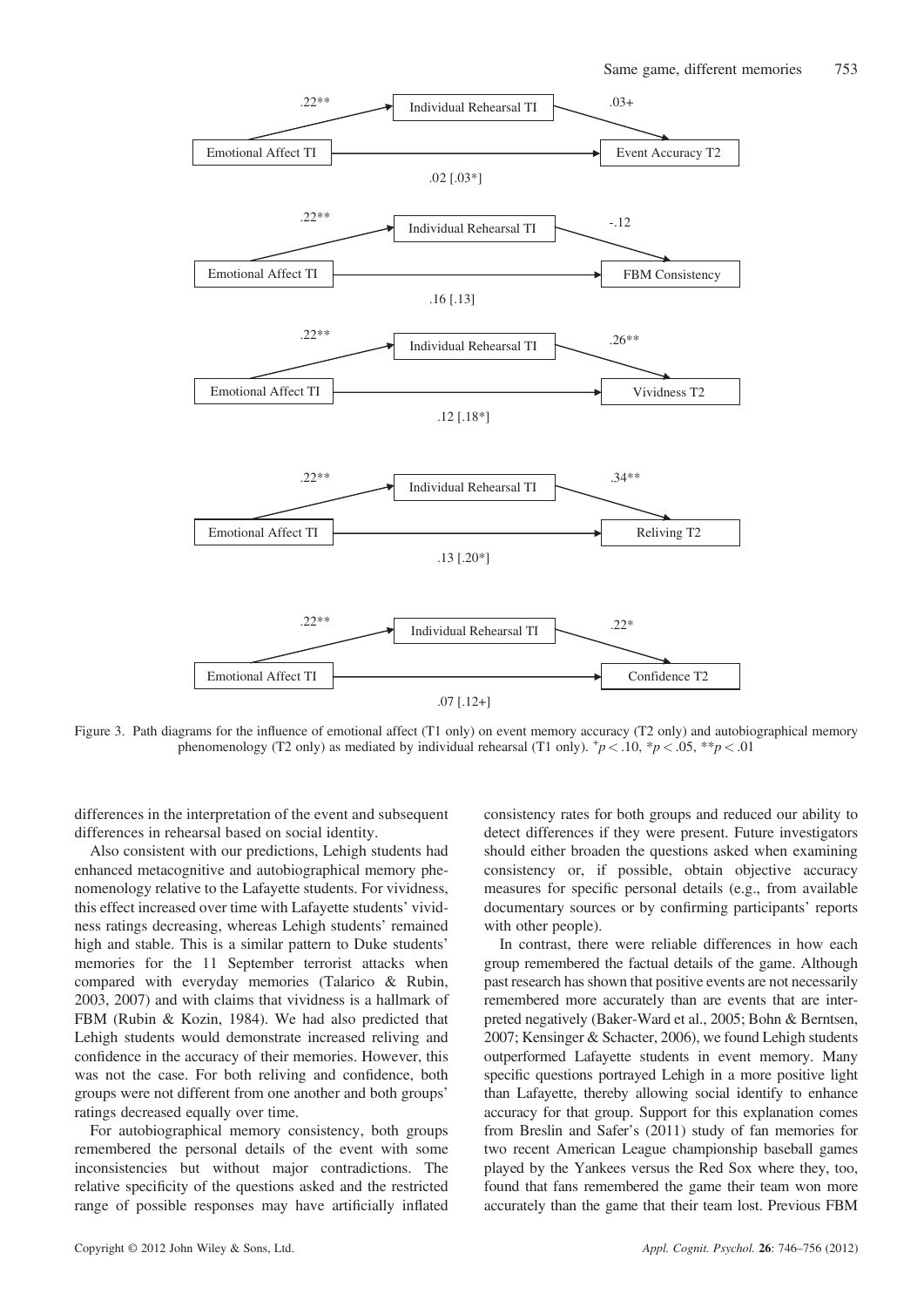research shows that the influence of social identity on factual event memory is highly variable. Er (2003) found no differences in accuracy between victims and non-victims of the Marmara earthquake. For memories of the 11 September terrorist attacks, Hirst and Meksin (2009) showed that New York City residents had more accurate recall than non-New York City residents, but Pezdek (2003) found that the influence of physical proximity on accuracy depended on the specific question being asked. Our data suggest that accuracy rates for individual questions may be more informative than global accuracy measures, as the influence of subjective reinterpretation may differ depending on the specific facts under investigation.

The desire to maintain positive self and social group identities has been suggested as to why other memories of personally significant, emotional events show inaccuracies. Neisser's (1982) erroneous FBM of listening to a baseball game [and not a football game as suggested by Thompson & Cowan (1986)] when he learned of the Japanese attack on Pearl Harbor is one such example. Neisser (1986) explained that, to a boy conscious of his immigrant status, the change 'made the memory more congruent with my own self-image [as a baseball fan] but also converted it into a personal symbol of 'Pearl Harbor Day'; when my country was attacked, I was doing the quintessentially American thing' (p. 286). Both Neisser's self and social identities were resonant with the FBM event, ensuring its quality and durability. On a population level, memories of Danes who lived through WWII were biased such that they tended to remember the day of the German invasion of Denmark as more cloudy, rainy, and cold than it really was and the day of Danish liberation as more sunny, dry, and warm than it really was (Berntsen & Thomsen, 2005). This is consistent with Baumeister and Hasting's (1997) claim that 'social groups ... will sometimes gradually distort their memories in systematic ways' (p. 277) in order to maintain a positive image of the group.

Baumeister and Hasting (1997) argued that 'perhaps the easiest and most obvious way to distort collective memory involves the selective omission of disagreeable facts. Events that make one's social group look bad can often be ignored or expunged from its memory' (p. 280). This tendency to omit unfavorable information may be especially prevalent in a sports context where one can easily look forward to next year or reminisce about past victories. Sporting events by nature are highly scripted, and therefore, we might expect less variability here than in memories for other autobiographical events (Shank & Abelson, 1977). In addition, the types of sub-events (e.g., particular plays and likely scores), their timeline (e.g., point-after-touchdown attempts and the progression from first to second to third down), and relative importance (e.g., a touchdown is better than a field goal and a rare fumble is more exciting than a common punt) are all significantly constrained by those same scripts. Within those constraints, we saw evidence of a positivity bias in that Lafayette fans were more likely to forget details of the game over time and to criticize the officiating of the game, thereby providing an external attribution for the cause of their team's defeat. Memory for the safety that was scored by Lafayette in this game also demonstrated evidence of the positivity bias.

Lafayette students were more likely to maintain an accurate memory for that event, whereas Lehigh students not only failed to remember that Lafayette scored the safety, they also were more likely to say that Lehigh had done so instead of selecting the more common (though still incorrect) option that neither team had scored a safety.

The relative decrease we found in event memory accuracy over time may also be attributable to the idiosyncratic character of sports. Although rivalry games (or championship games) are incredibly important to teams and their fans, these games necessarily recur every year. For the winners, cherishing past victories is respectable, as it demonstrates an appropriate respect of team history. Similarly, one can look forward to reinforcing a favorable outcome by continuing to win the following season. For the losers, one can look forward to the next opportunity to win; 'waiting 'til next year' is a long-standing tradition for consoling oneself after a loss. Therefore, the pain felt in response to any one loss is necessarily time limited by the fact that redemption may be right around the corner. There are also examples of reframing dedication to a team with a losing record as a sign of loyalty and a refutation of 'fair-weather fan' or 'bandwagon jumping' status. Importantly, long-standing rivalries persist even in times of great inequity between the teams. Sports teams' fans are reliable, long-lasting, and influential social groups that have emotional, behavioral, and mnemonic consequences for their members.

Sports provide a potent context for examining the influences of social identity on memory processing for all of the reasons outlined earlier. As this study demonstrated, questions about semantic memory, autobiographical memory, and the metacognitive and phenomenological experience of remembering are all amenable to study with this paradigm. Furthermore, college students can become more than just a convenience sample for academic investigators, but instead their membership in stable social groups can provide a purposive sample for social-cognitive research.

#### ACKNOWLEDGEMENTS

An earlier version of this manuscript was submitted as part of the second author's undergraduate honors thesis completed under the direction of the first author. We would both like to thank Lafayette College professors Elaine Reynolds and Stephen Lammers for serving on Ms. Moore's thesis defense committee.

# **REFERENCES**

- Baker-Ward, L., Eaton, K., & Banks, J. (2005). Young soccer players' reports of a tournament win or loss: Different emotions, different narratives. Journal of Cognition and Development, 6, 507–527.
- Baumeister, R. F., & Hasting, S. (1997). Distortions of collective memory: How groups flatter and deceive themselves. In J. W. Pennebaker, D. Paez, & B. Rimé (Eds.), Collective memories of political events: Social psychological perspectives (pp. 277–293). Mahwah, NJ: Earlbaum.
- Berntsen, D. (2009). Flashbulb memory and social identity. In O. Luminet, & A. Curci (Eds.), Flashbulb memories: New issues and new perspectives (pp. 187–205). New York, NY: Psychology Press.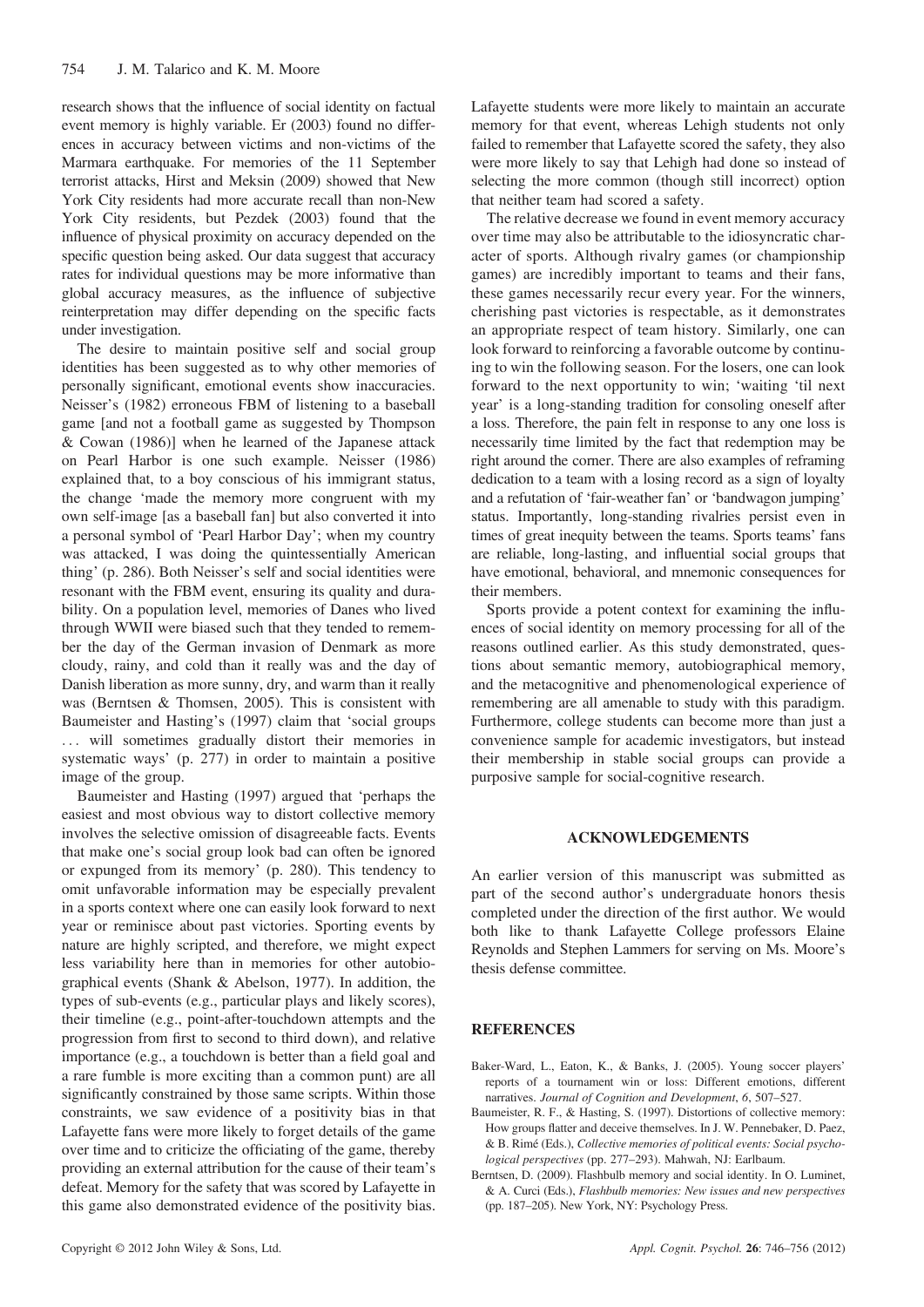- Berntsen, D., & Thomsen, D. K. (2005). Personal memories for remote historical events: Accuracy and clarity of flashbulb memories related to World War II. Journal of Experimental Psychology. General, 134, 242–257. DOI: 10.1037/0096-3445.134.2.242
- Bizman, A., & Yinon, Y. (2002). Engaging in distancing tactics among sports fans: Effects on self-esteem and emotional responses. The Journal of Social Psychology, 142, 381–392.
- Bohn, A., & Berntsen, D. (2007). Pleasantness bias in flashbulb memories: Positive and negative flashbulb memories of the fall of the Berlin Wall among East and West Germans. Memory & Cognition, 35, 565–577.
- Botzung, A., Rubin, D. C., Miles, A., Cabeza, R., & LaBar, K. S. (2010). Mental hoop diaries: Emotional memories of a college basketball game in rival fans. The Journal of Neuroscience, 30, 2130–2137. DOI: 10.1523/JNEUROSCI.2481-09.2010
- Breslin, C. W., & Safer, M. A. (2011). Effects of event valence on long-term memory for two baseball championship games. Psychological Science, 22, 1408–1412.
- Brown, R., & Kulik, J. (1977). Flashbulb memories. Cognition, 5, 73–99.
- Cialdini, R. B., Borden, R. J., Thorne, A., Walker, M. R., Freeman, S., & Sloan, L. R. (1976). Basking in reflected glory: Three (football) field studies. Journal of Personality and Social Psychology, 34, 366–375.
- Curci, A., & Luminet, O. (2006). Follow-up of a cross-national comparison on flashbulb and event memory for the September 11th attacks. Memory, 14, 329–344. DOI: 10.1080/09658210500340816
- De Fiore, R., & Kramer, T. J. (1982). The effect of team affiliation on perception in sports. International Journal of Sports Psychology, 13, 43–49.
- Er, N. (2003). A new flashbulb memory model applied to the Marmara earthquake. Applied Cognitive Psychology, 17, 503–517. DOI: 10.1002/ acp.870
- Hastorf, A. H., & Cantril, H. (1954). They saw a game: A case study. Journal of Abnormal and Social Psychology, 49, 129–134.
- Hirst, W., & Meksin, R. (2009). A social-interactional approach to the retention of collective memories of flashbulb events. In O. Luminet, & A. Curci (Eds.), Flashbulb memories: New issues and new perspectives (pp. 207–225). New York, NY: Psychology Press.
- Hirst, W., Phelps, E. A., Buckner, R. L., Budson, A. E., Cue, A., Gabrieli, J. D. E., ... Vaidya, C. J. (2009). Long-term memory for the terrorist attack of September 11: Flashbulb memories, event memories, and the factors that influence their retention. Journal of Experimental Psychology. General, 138, 161–176. DOI: 10.1037/a0015527
- Kensinger, E. A., & Schacter, D. L. (2006). When the Red Sox shocked the Yankees: Comparing negative and positive memories. Psychonomic Bulletin & Review, 13, 757–763.
- Lafayette football loses final game of season to Lehigh: Leopards snap fourgame winning streak in college football's most played rivalry. (November 22, 2008). Retrieved from http://www.goleopards.com/sports/m-footbl/ recaps/112208aaa.html
- Lehigh topples Leopards 31–15 in 144th meeting. (November 22, 2008). Retrieved from [http://www.lehighsports.com/sports/football/release.asp?](http://www.lehighsports.com/sports/football/release.asp?release_id=7197) [release\\_id=7197](http://www.lehighsports.com/sports/football/release.asp?release_id=7197)
- MacKinnon, D. P., & Fairchild, A. J. (2009). Current direction in mediation analysis. Current Directions in Psychological Science, 18, 16–20. DOI: 10.1111/j.1467-8721.2009.01598.x
- Neisser, U. (1982). Snapshots or benchmarks? In U. Neisser, & I. E. Hyman (Eds.), Memory observed: Remembering in natural contexts (pp. 68–74). San Francisco, CA: Worth.
- Neisser, U. (1986). Remembering Pearl Harbor: Reply to Thompson and Cowan. Cognition, 23, 285–286.
- Neisser, U., & Harsch, N. (1992). Phantom flashbulbs: False recollections of hearing the news about Challenger. In E. Winograd, & U. Neisser (Eds.), Affect and accuracy in recall: Studies of "flashbulb" memories (pp. 9–31). New York, NY: Cambridge University Press.
- Pezdek, K. (2003). Event memory and autobiographical memory for the events of September 11, 2001. Applied Cognitive Psychology, 17, 1033–1045. DOI: 10.1002/acp.984
- Rappoport, K., & Wilner, B. (2007). Football feuds: The greatest college football rivalries. Guilford, CT: Lyons Press.
- Rubin, D. C., & Kozin, M. (1984). Vivid memories. Cognition, 16, 81–95.
- Rubin, D. C., Schrauf, R. W., & Greenberg, D. L. (2003). Belief and recollection of autobiographical memories. Memory & Cognition, 31, 887–901.
- Shank, R. C., & Abelson, R. P. (1977). Plans, goals, and understanding. Hillsdale, NJ: Earlbaum.
- Shapiro, L. R. (2006). Remembering September 11th: The role of retention interval and rehearsal on flashbulb and event memory. Memory, 14, 129–147. DOI: 10.1080/09658210544000006
- Sloan, L. R. (1989). The motives of sports fans. In J. H. Goldstein (Ed.) Sports, games, and play: Social and psychological viewpoints (2nd ed., pp. 175–240). Hillsdale, NJ: Erlbaum.
- Snyder, C. R., Lassegard, M. A., & Ford, C. E. (1986). Distancing after group success and failure: Basking in reflected glory and cutting off reflected failure. Journal of Personality and Social Psychology, 51, 382–388.
- Talarico, J. M., & Rubin, D. C. (2003). Confidence, not consistency, characterizes flashbulb memories. Psychological Science, 14, 455–461.
- Talarico, J. M., & Rubin, D. C. (2007). Flashbulb memories are special after all; in phenomenology, not accuracy. Applied Cognitive Psychology, 20, 1–22. DOI: 10.1002/acp.1293
- Talarico, J. M., & Rubin, D. C. (2009). Flashbulb memories result from ordinary memory processes and extraordinary event characteristics. In O. Luminet & A. Curci (Eds.), Flashbulb memories: New issues and new perspectives (pp. 79–97). New York, NY: Psychology Press.
- Thompson, C. P., & Cowan, T. (1986). Flashbulb memories: A nicer interpretation of a Neisser recollection. Cognition, 22, 199–200.
- Thompson, C. P., Skowronski, J. J., Larsen, S. F., & Betz, A. L. (1996). Autobiographical memory: Remembering what and remembering when. Mahwah, NJ: Erlbaum.
- Trafimow, D., Triandis, H. C., & Goto, S. G. (1991). Some tests of the distinction between the private self and the collective self. Journal of Personality and Social Psychology, 60, 649–655.
- Walker, W. R., Skowronski, J. J., Gibbons, J. A., Vogl, R. J., & Ritchie, T. D. (2009). Why people rehearse their memories: Frequency of use and relations to the intensity of emotion associated with autobiographical memories. Memory, 17, 760–773. DOI: 10.1080/09658210903107846
- Wann, D. L. (1996). Seasonal changes in spectators' identification and involvement with and evaluations of college basketball and football teams. Psychological Record, 46, 201–215.
- Wann, D. L., & Branscombe, N. R. (1993). Sports fans: Measuring degree of identification with their team. International Journal of Sports Psychology, 24, 1–17.
- Wann, D. L., & Dolan, T. J. (1994). Influence of spectators' identification on evaluation of the past, present, and future performance of a sports team. Perceptual and Motor Skills, 78, 547–552.
- Wann, D. L., Schrader, M. P., & Wilson, A. M. (1999). Sport fan motivation: Questionnaire validation, comparisons by sport, and relationship to athletic motivation. Journal of Sport Behavior, 22, 114–139.

# APPENDIX

The 144th meeting of the two teams followed a four-year Rivalry winning streak for Lafayette. While Lafayette (7–3) had a better season record heading into the game and had the home field advantage, they had faltered in their previous game, whereas Lehigh (4–6) was coming off a strong win.

On Lafayette's first possession, Lehigh linebacker Heath Brickner intercepted a pass by backup Lafayette quarterback Marc Quilling, and the resulting drive led to a 40-yard field goal by Jason Leo to give Lehigh the lead. With Lehigh ahead 10–0 later in the first quarter, Lafayette scored on a 62-yard touchdown rush by wide receiver Shaun Adair on a reverse play. Early in the second quarter, an errant Lehigh snap to quarterback J. B. Clark led to a Lafayette safety. The Leopards took their only lead of the afternoon on a 34-yard field goal by Davis Rodriguez before Lehigh scored again. The halftime score was Lehigh Mountain Hawks17, Lafayette Leopards12.